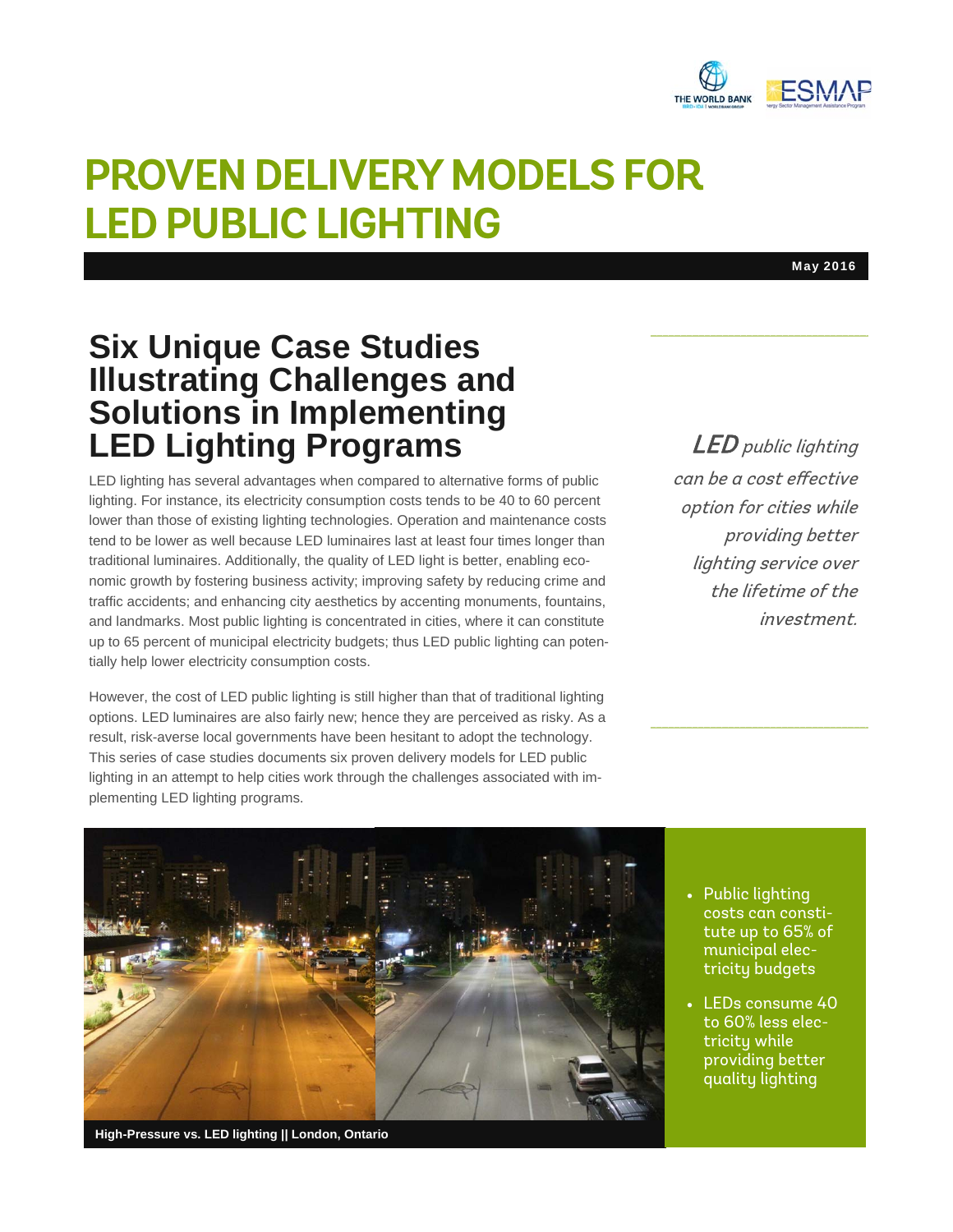

# **A Synthesis of Six Case Studies**

The synthesis report summarizes the crosscutting findings from the six case studies which document real-life experiences, challenges, and solutions encountered in implementing different LED lighting delivery models—super-ESCO, joint procurement, public-private partnership, ESCO, lease-to-own, and municipal financing. Crosscutting findings include various key roles played by governments, ranging from setting policies that support LED lighting programs to establishing an ESCO with a mandate to implement energy efficient programs while transforming the market. The report also highlights distinct ways used to mitigate technical, financial and performance risks by the cities. These span from requiring third-party product test results to completely outsourcing the lighting infrastructure, and procuring lighting as a service. It also highlights the importance of strategically engaging stakeholders—such as international partners, local utilities, non-profit groups, to name but a few—as the program advances.

The context in which decisions were made, the problems encountered, and subsequent solutions involved in each case are also summarized. The cases include:

- Real-life examples of cities managing to attract private sector participants to provide the necessary financing and technical expertise
- Programs implemented in municipalities that are not creditworthy and have limited policy and institutional support
- Programs involving small municipalities (>2,500 residents) as well as large cities
- Cities managing the perceived technical, financial, and performance risks
- Cities effectively handling the measurement and verification of electricity savings

## **About ESMAP**

The Energy Sector Management Assistance Program (ESMAP) is a global knowledge and technical assistance program administered by the World Bank. It provides analytical and advisory services to low- and middleincome countries to increase their know-how and institutional capacity to achieve environmentally sustainable energy solutions for poverty reduction and economic growth. ES-MAP is funded by Australia, Austria, Denmark, Finland, France, Germany, Iceland, Lithuania, the Netherlands, Norway, Sweden, Switzerland, and the United Kingdom, as well as the World Bank.



**LED installation, Guadalajara, MX** 



**LED replacement || Vizag, India**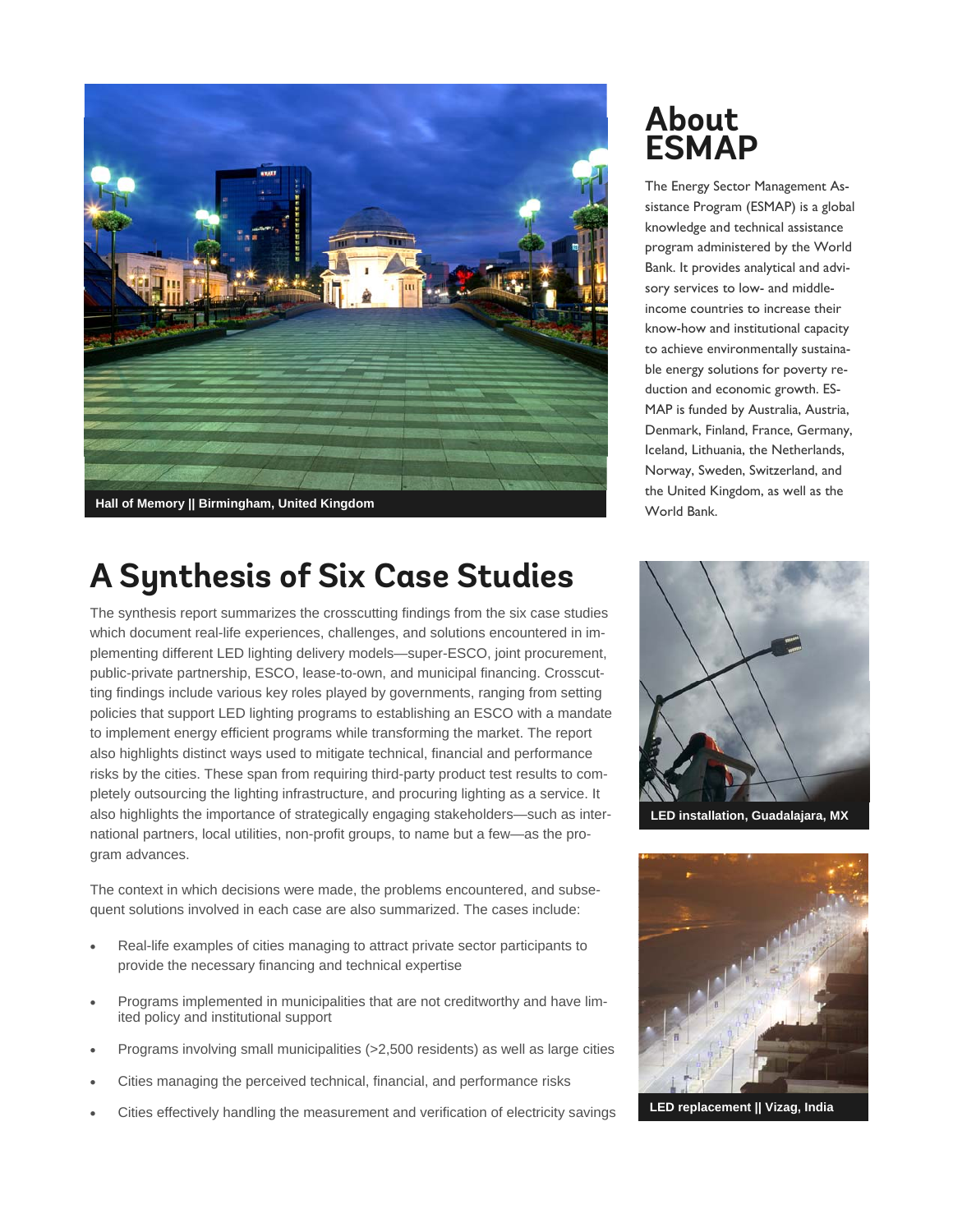

# **Case Studies**

#### Super-ESCO Delivery Model Energy Efficiency Services Limited (EESL) || Vizag, India

As a super-ESCO, EESL was set up by the Ministry of Power in India, and has a significant public sector mandate and clientele. It also supports the capacity development and activities of other ESCOs. EESL developed a program in Vizag that replaced 92,000 traditional luminaires with LED luminaires after cyclone Hudhad had destroyed most of the city's infrastructure. Due to the emergency nature of the situation, the program was stripped down to three steps: (a) signing of an implementation agreement between EESL and Vizag; (b) definition of a payment mechanism; and (c) selection of an implementation partner. The entire replacement was accomplished in six weeks, illustrating that LED programs can be implemented quickly. This case study draws lessons for governments and cities interested in setting up super-ESCOs. It is also relevant for cities in urgent need of lighting.

#### Public-Private Partnership (PPP) Delivery Model | | Birmingham, United Kingdom

The LED public lighting program in Birmingham was part of a larger PPP encompassing bridges and roads. The private sector financed and implemented the project, then assumed ownership and maintenance of the infrastructure under a 25-year PPP contract in the context of the UK Private Finance Initiative (PFI) framework. The PFI - PPP legal, institutional, financial, and technical support framework—was vital for the success of this model. The framework provided contracting guidelines among the different stakeholders, an environment familiar enough for private investors to provide financing and technical assistance to parties to the PPP. The case study is particularly interesting as it describes the bundling of several infrastructure investments under one PPP contract, showing cities and governments ways to lower transaction costs.